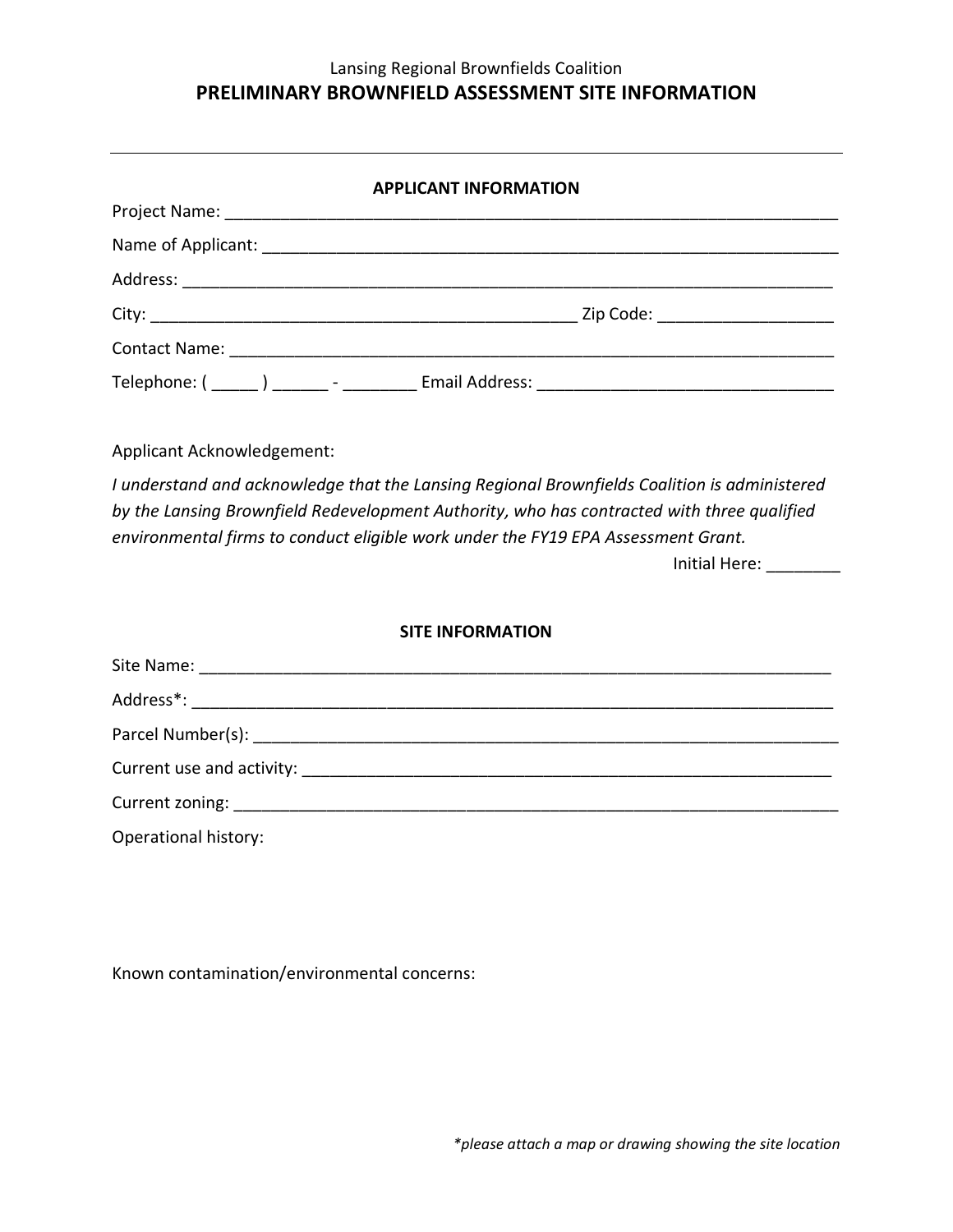Previously conducted environmental work:

Party responsible for contamination (if known): \_\_\_\_\_\_\_\_\_\_\_\_\_\_\_\_\_\_\_\_\_\_\_\_\_\_\_\_\_\_\_\_\_

Any known or anticipated environmental enforcement actions:

Current site owner: \_\_\_\_\_\_\_\_\_\_\_\_\_\_\_\_\_\_\_\_\_\_\_\_\_\_\_\_\_\_\_\_\_\_\_\_\_\_\_\_\_\_\_\_\_\_\_\_\_\_\_\_\_\_\_\_\_\_\_\_\_

Owner address: \_\_\_\_\_\_\_\_\_\_\_\_\_\_\_\_\_\_\_\_\_\_\_\_\_\_\_\_\_\_\_\_\_\_\_\_\_\_\_\_\_\_\_\_\_\_\_\_\_\_\_\_\_\_\_\_\_\_\_\_\_\_\_\_\_

If owned by applicant, means of taking ownership and date of acquisition:

If not owned by applicant, relation to owner, role of owner in the work (if applicable):

| Has site access been secured? $\bigcirc$ Yes | $\bigcirc$ No |
|----------------------------------------------|---------------|
|                                              |               |

## **PROPOSED REDEVELOPMENT INFORMATION**

Describe redevelopment plans (e.g. who/what/when); if available, attach rendering: